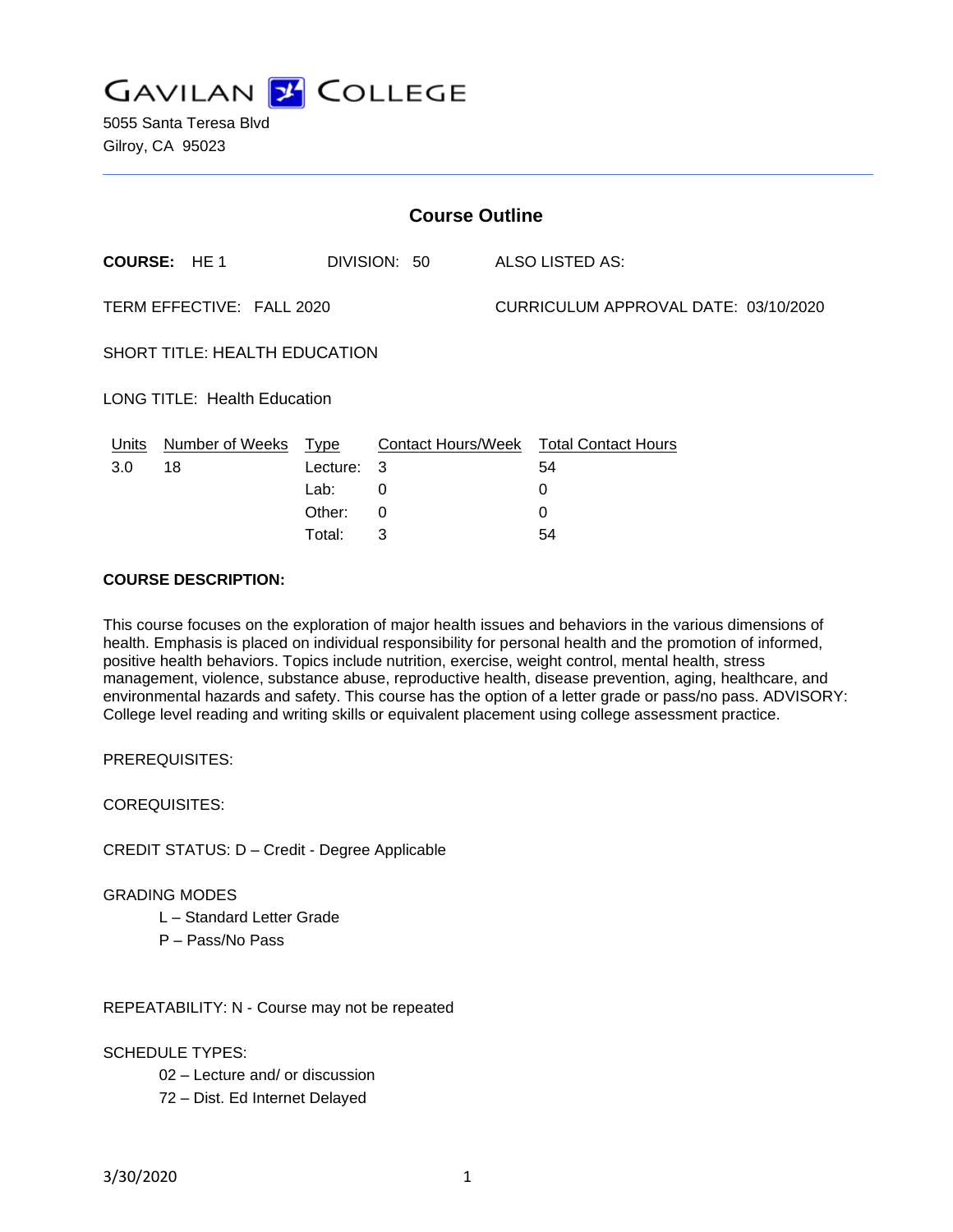## **STUDENT LEARNING OUTCOMES:**

By the end of this course, a student should:

- 1. Examine the physical, psychological, social, emotional, spiritual and environmental factors which are used in determining ones health status.
- 2. Appraise the risks and/or benefits of drug, alcohol and tobacco use/misuse.
- 3. Explain the risk factors that contribute to diseases such as cancer and CVD including physical activity.
- 4. Distinguish the difference between personal and public health.

## **CONTENT, STUDENT PERFORMANCE OBJECTIVES, OUT-OF-CLASS ASSIGNMENTS**

Curriculum Approval Date: 03/10/2020

### 2 Hours

Course introduction/overview. Students will be given an opportunity to explore the aspects that they believe health encompasses.

#### 2 hours

Introduction to public health

SPO: Distinguish between personal health and public health.

### 8 Hours

Mental and emotional health. Lectures on definitions of health, the six-dimensions of health, suicide, and stress.

SPO: The students will be able to: discuss and apply each of the six dimensions of health, describe the characteristics of an emotionally healthy person, list the warning signs and discuss the populations most affected by suicide, and describe the role of stress and mental health in health promotion and disease prevention. And analyze lifestyle from a wellness perspective, and in areas where personal behavior change is identified, adopt health enhancing behavior. Written test on material covered.

#### 6 Hours

Exercise, nutrition, and weight management. Presentations on fitness, the six classes of nutrients, and weight management. Ethnic and cultural differences as they relate to the incidence of obesity will be discussed.

SPO: Apply the dietary recommendations to diet planning throughout the life cycle and in the promotion of fitness/physical activity, weight management and disease prevention.. Students who selected a topic relating to information covered so far will discuss their research and turn in their paper. Written test on material covered.

SPO: Identify fitness principles and exercise program components to improve cardiorespiratory endurance, muscular strength and endurance, flexibility, and body composition. Written test on material covered. 8 Hours

Drugs, alcohol, and tobacco. Presentations on their use/misuse, dependency, and addiction.

SPO: Describe the role of substance use and abuse in our society and its impact on the individual, the community , the economy and the social structure.Students who chose topics relating to these three areas will discuss the information they learned from their research and turn in their paper. Written test on information covered.

9 Hours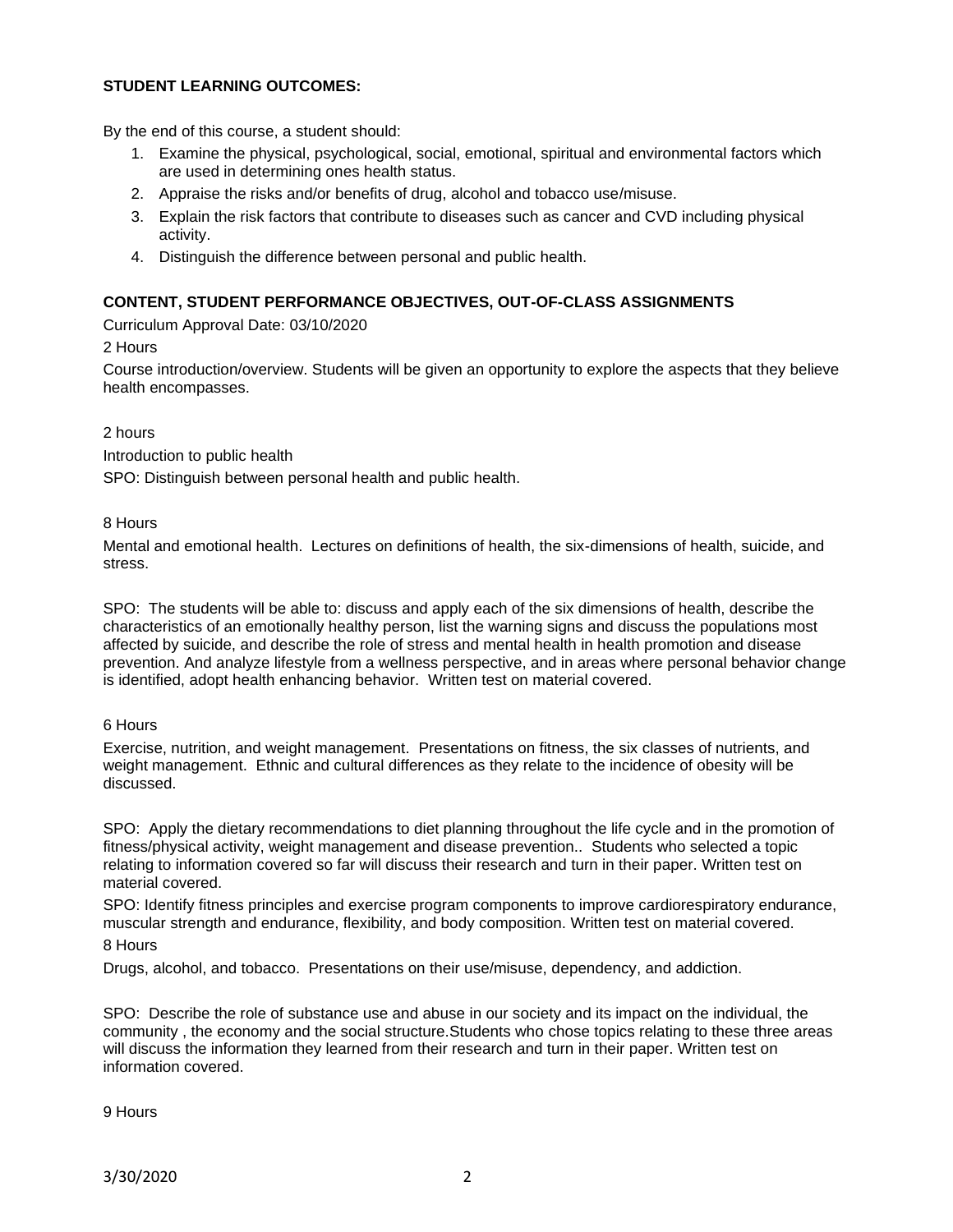Cardiovascular disease, cancer, and infectious diseases. A lecture on the six major forms of cardiovascular disease and the risk factors will be presented. This will include providing information that reports the relationship between hypertension and several ethnic groups and the incidence of strokes among African Americans. The various types of cancers and their warning signs and infectious diseases including STD's will be presented.

SPO: The students will be able to name and describe the six major forms of cardiovascular disease, including the risk factors, as described by the American Heart Association. They will be able to discuss various types of cancer, including recommendations for early detection; and to explain the signs, symptoms, treatments, and preventive measures for various diseases and infections. Students who selected a topic relating to the information covered above will present their material and turn in their paper. Written test on material covered.

## 8 Hours

Topics include relationships, sexuality, sexual orientation, and parenthood.

SPO: Analyze personal and family health as it relates to human sexuality, relationships, sexual orientation and parenthood. Students will take part in an open discussion about living in a diverse society. Written test on information covered.

3 Hours

Topics include healthy aging.

SPO: Examine the physiological, emotional, psychological and sexual aspects of aging.. Written test on material covered.

3 Hours Topics include the relationship between our health and the environment. SPO: Describe the inter-relationship between human beings and their environment.

3 Hours Topics to include our health care system and consumerism.

SPO: Analyze the health care delivery system, including inequities and discrepancies, Evaluate health and medical information and distinguish between personal health and public health.

2 Hours

Final.

## **METHODS OF INSTRUCTION:**

Lecture, small group discussions, student presentations. video, guest lectures.

# **OUT OF CLASS ASSIGNMENTS:**

Required Outside Hours: 54

Assignment Description: Read text book chapters and answer study guide questions for each chapter. Study for quizzes, midterm, final.

Required Outside Hours: 27

Assignment Description: Homework; health related current event articles.

Required Outside Hours: 27

Assignment Description: Research paper on health related topic.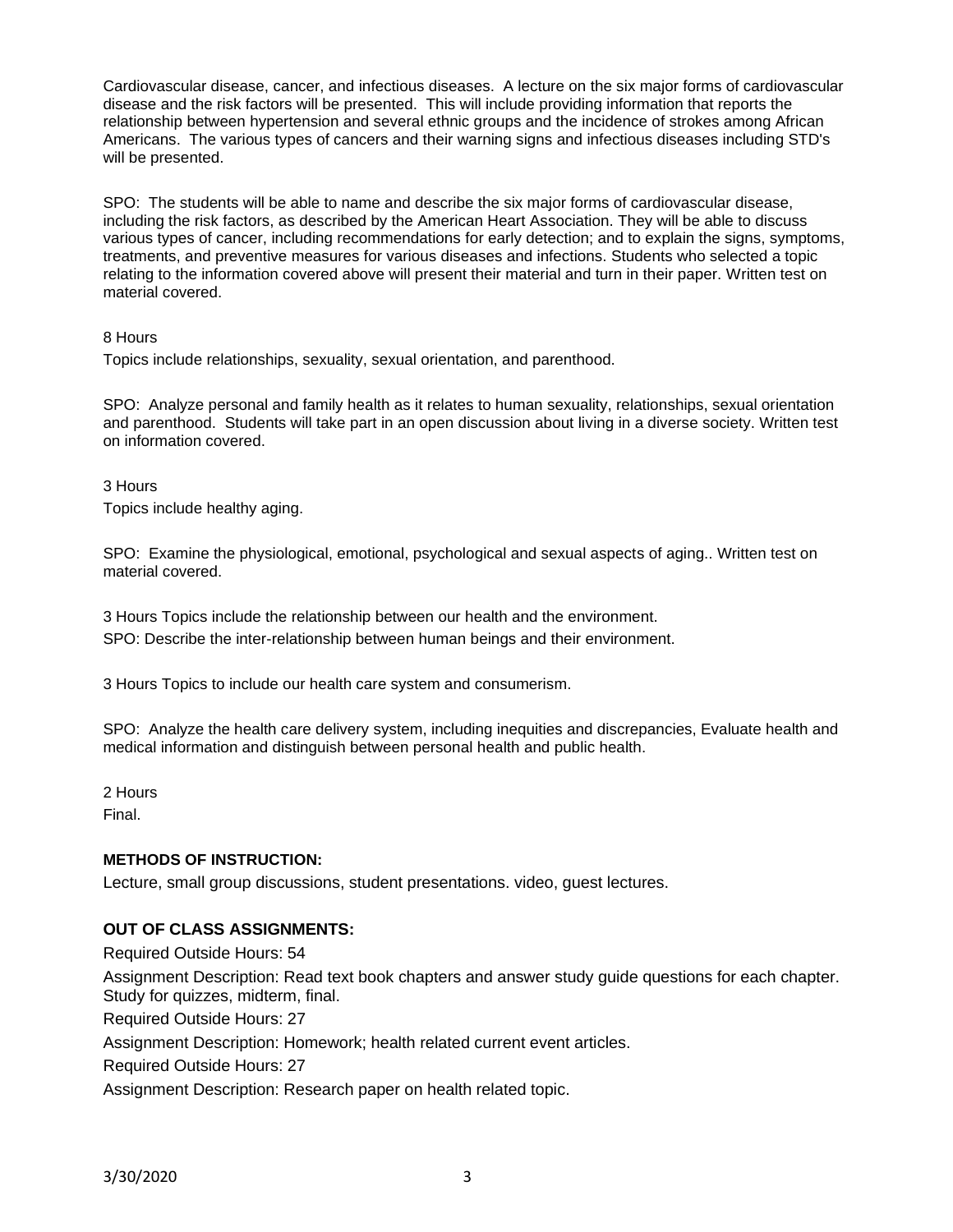# **METHODS OF EVALUATION:**

Writing assignments Percent of total grade: 50.00 % 35% - 55% Written homework; Term papers; Other: Health related current events articles.

Objective examinations Percent of total grade: 30.00 % 25% - 35% Multiple choice; True/false; Matching items; Other: Short answer

Other methods of evaluation Percent of total grade: 20.00 % 15% - 25% Participation in class discussions, oral presentation

# **REPRESENTATIVE TEXTBOOKS:**

Gordon, E. & Goltanty, E.. Health & Wellness or other appropriate college level text.. Burlington, MA: Jones & Bartlett,2019.

ISBN: 9781284144130

Reading Level of Text, Grade: 13 Verified by: Publisher